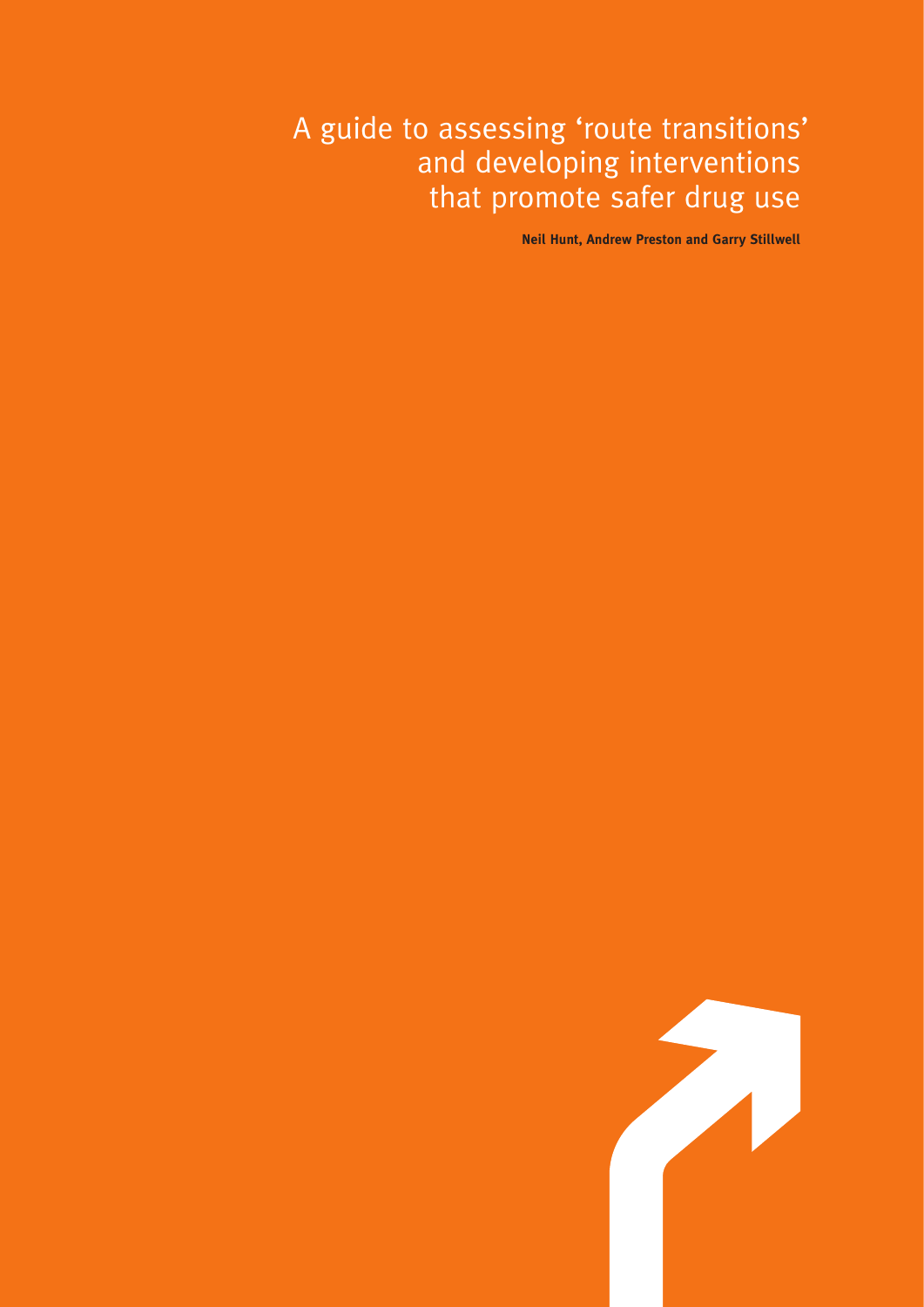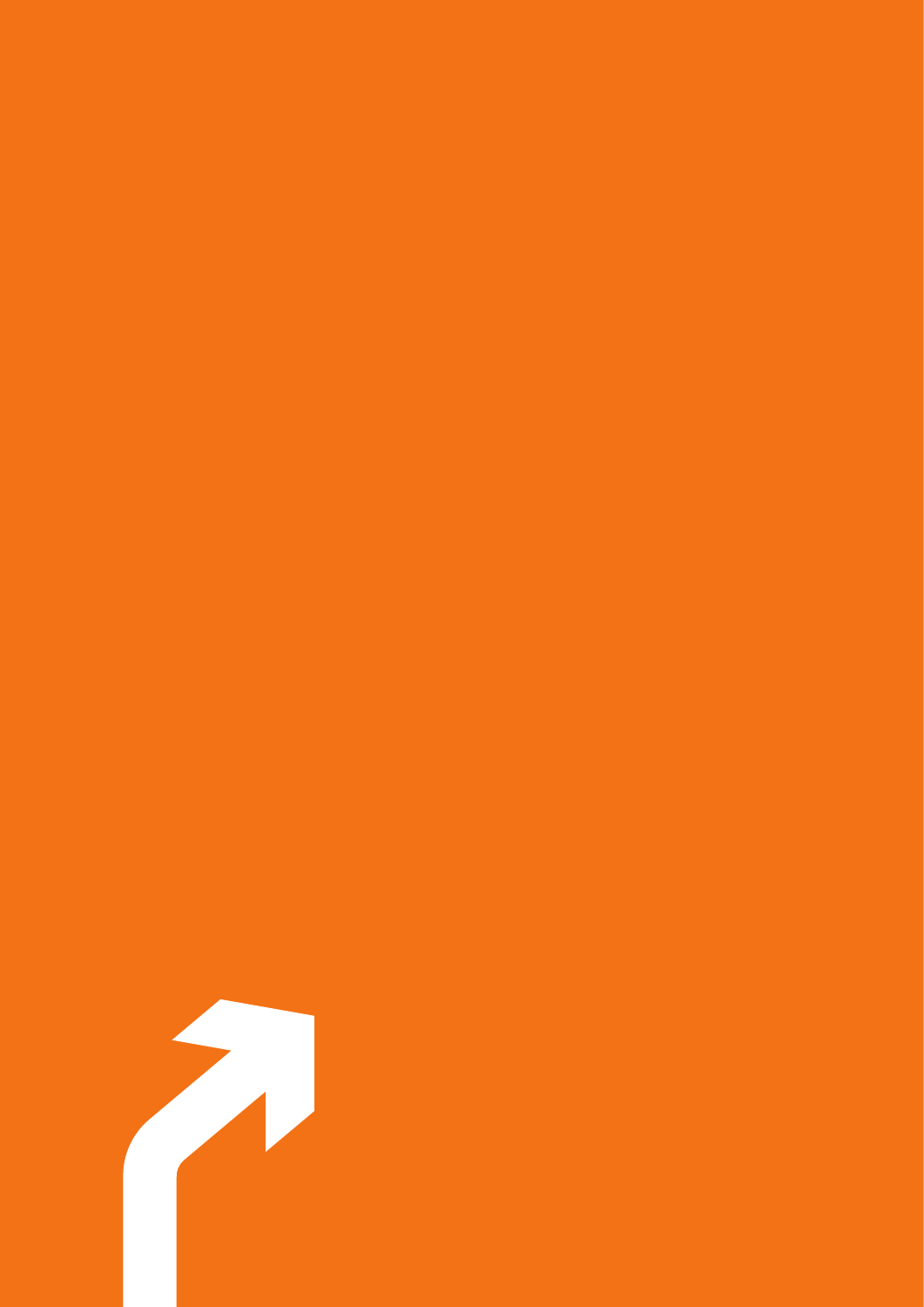# A guide to assessing 'route transitions' and developing interventions that promote safer drug use

**Neil Hunt, Andrew Preston and Garry Stillwell**

Published by Exchange Supplies © Exchange Supplies 2005

### **To order contact:**

Exchange Supplies, 1 Great Western Industrial Centre, Dorchester, Dorset DT1 1RD Tel: +44 (0) 1305 262244 Fax: +44 (0) 1305 262255 Email: info@exchangesupplies.org **exchangesupplies.org**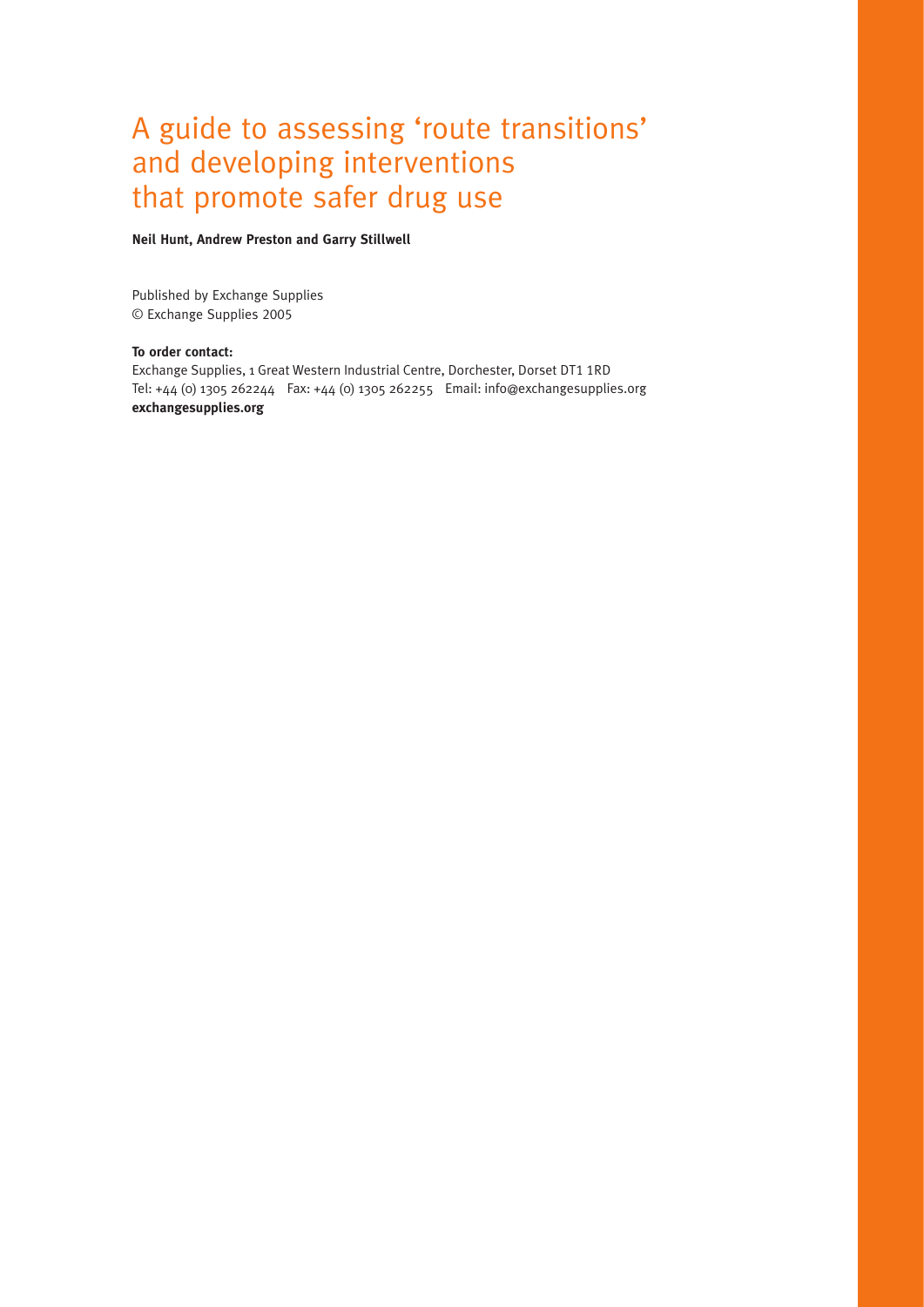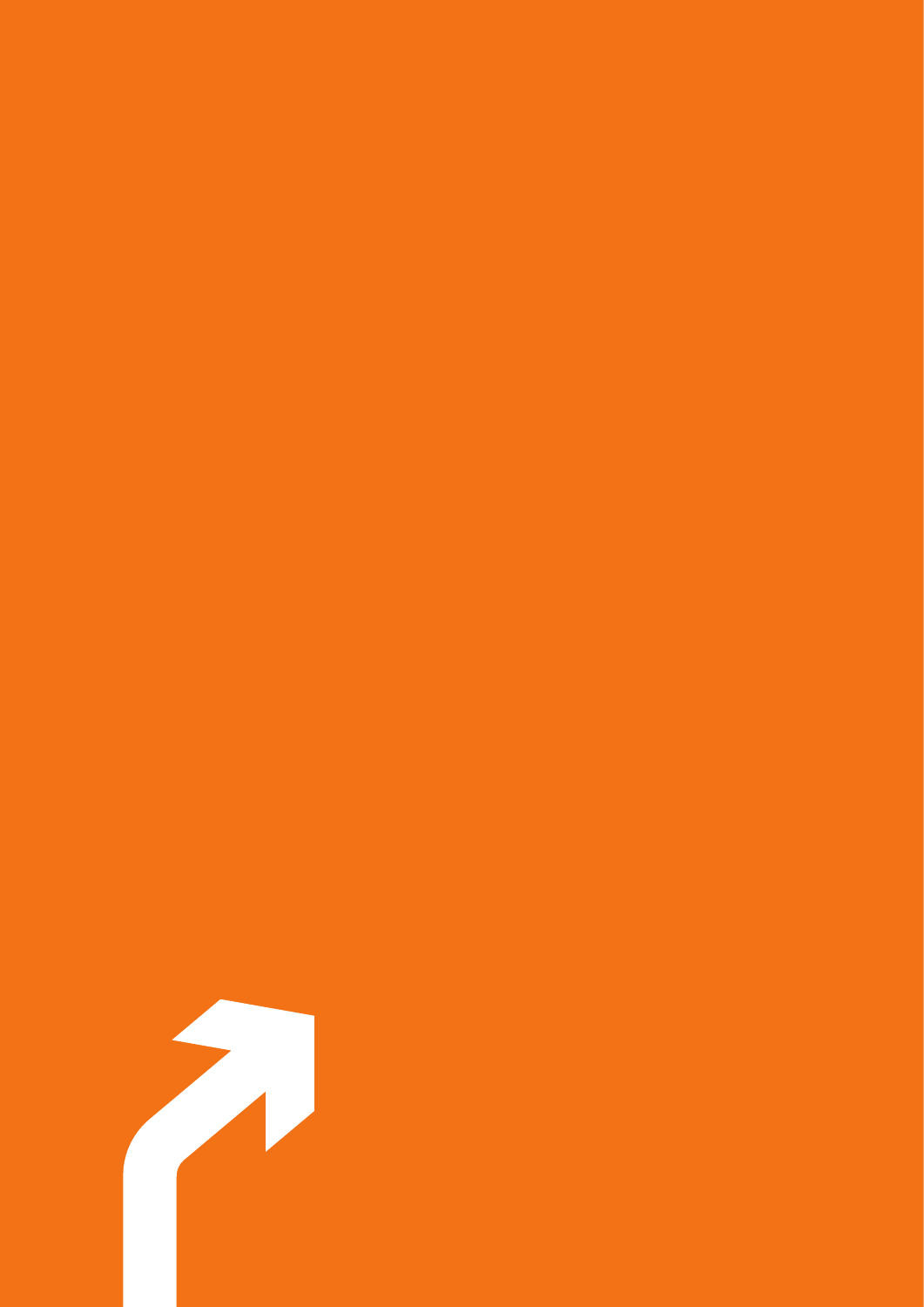# **Contents**

| <b>Introduction</b>                                               | 06 |
|-------------------------------------------------------------------|----|
| Background and aims                                               | 06 |
| Health needs and priorities                                       | 06 |
| <b>Route transitions theory</b>                                   | 07 |
| Definitions                                                       | 07 |
| Limitations to the evidence base                                  | 07 |
| Factors associated with using heroin and injecting                | 07 |
| Key issues associated with the 'first hit'                        | 08 |
| Reasons people use or avoid heroin/injecting                      | 09 |
| The development of route transitions theory: history and evidence | 10 |
| The development of route transition interventions                 | 11 |
| Preventing commencement of injecting                              | 11 |
| Encouraging people to switch from injecting to a safer route      | 12 |
| Drug market interventions                                         | 13 |
| Other studies exploring route transitions                         | 13 |
| Two day workshop programme                                        | 14 |
|                                                                   |    |

**References 18**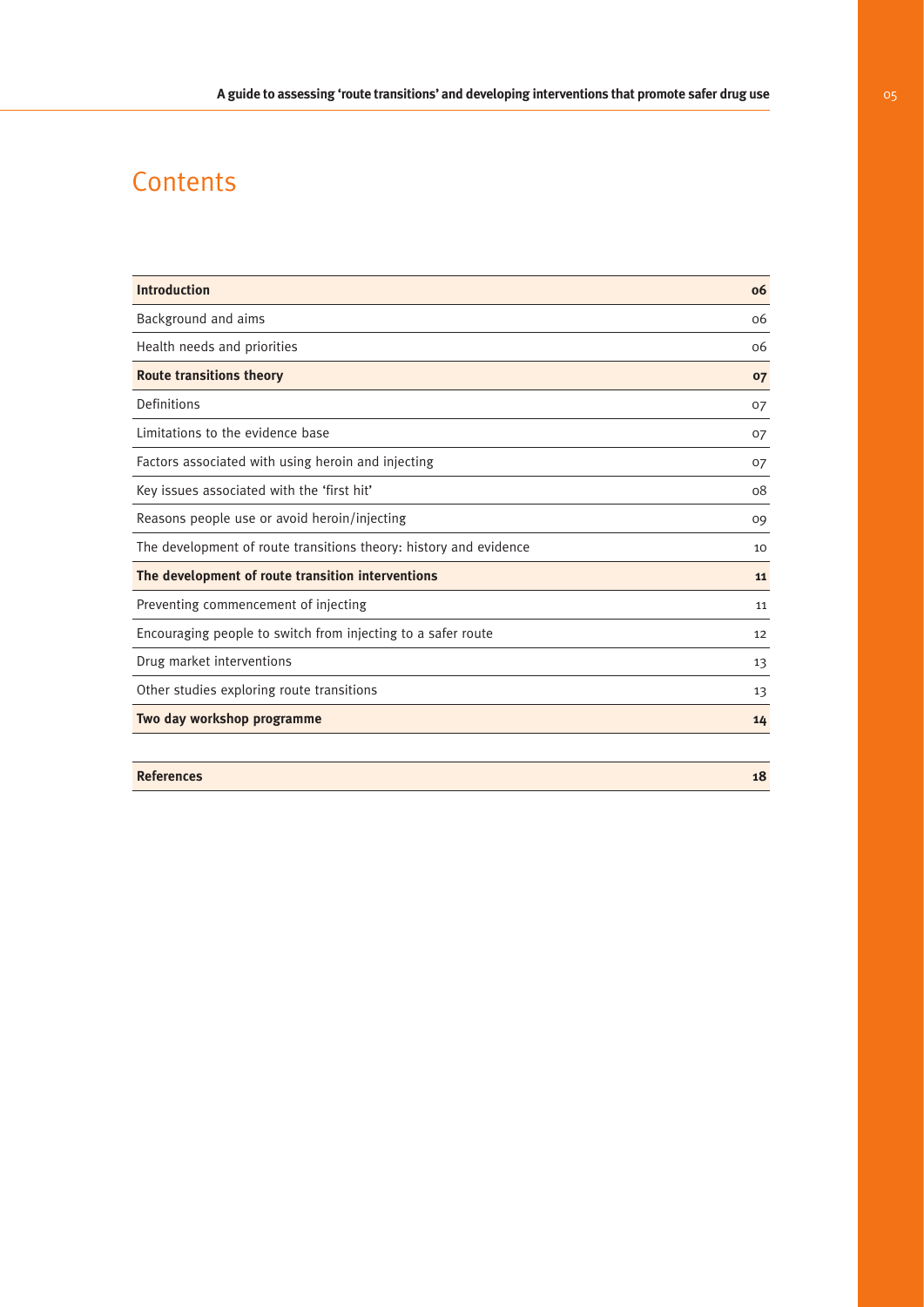# Introduction

### **Background and aims**

This guide has was written following the authors' input into a 'route transitions' project being run by the Eastern Europe, Central Asia and Thailand regional offices of Population Services International (PSI) – a US-based, international social marketing organisation that works to prevent HIV infection.

In preparation for this project Garry Stillwell visited Croatia and interviewed key informants to gather background data on drug use and transitions in the region and to begin to develop a Route Transitions Assessment Tool (RTAT). Neil Hunt and Andrew Preston then went to Zagreb in November 2004 to run a 3 day workshop for PSI and local NGO staff. This guide was written following the workshop.

**The process was developed to help ensure that route transition interventions are designed in a way that is as appropriate to the local settings, drug using patterns and drug users as possible. This is likely to yield the best possible results: intervention without understanding may be counterproductive.**

The aim of this guide is to give policy makers, funding organisations and drug service providers and drug users an introduction to:

- **the 'route transitions' literature**;
- 'route transition interventions' (RTIs) that have been developed;
- the framework we developed with PSI for conducting formative research to understand **local patterns of drug transitions; and**
- some guidance on how to produce effective and appropriate interventions to promote healthy **route transitions.**

## **Health needs and priorities**

The scale of mortality, morbidity and human suffering caused by HIV related to injecting drug use is enormous and growing. Responding to this epidemic with practical measures to reduce the transmission of the virus is essential.

**Increasing the supply of needles and syringes to injecting drug users and, for heroin users, ensuring access to high quality methadone treatment (and other opioid pharmacotherapies) have been proven to be costeffective methods of preventing the transmission of HIV** many times, and in many settings. A substantial body of evidence suggests that these should form a universal foundation within global responses to injecting drug use and HIV/AIDS (see Hunt et al. 2003 for a review of the evidence).

Transition interventions have the potential to add considerable health benefits at low cost, especially where they can reinforce existing norms and drug using patterns. Although they can be explored and implemented in situations where needle exchange and substitute prescribing are not currently permitted, **in no way should transition interventions be seen as an alternative to these measures.**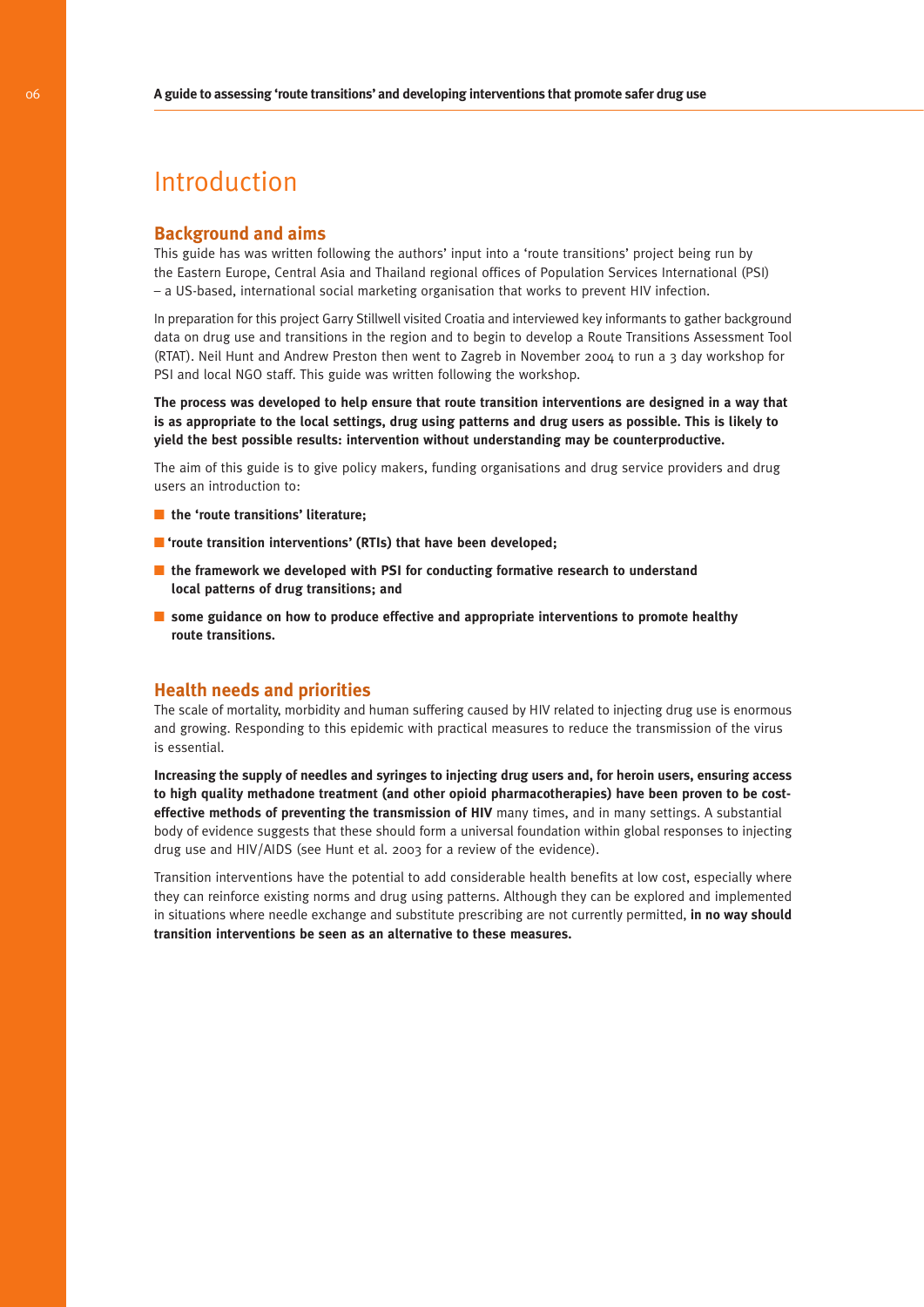# Route transitions theory

## **Definitions**

There have been a number of definitions used in this field of work, for the purposes of this guide we have adopted the following definitions:

**Route transition:** a temporary or permanent transition in the way that a drug is administered

**Route transition interventions:** an intervention that either:

- a) attempts to prevent the transition to a more harmful route of drug administration such as injecting (usually prevention of initiation to injecting); or
- b) promotes a change in the route of drug administration from a more dangerous form (usually injecting) to a less dangerous route (also known as a reverse transition).

**Break the cycle:** an intervention to prevent the transition to injecting (developed in the UK by the authors).

# **Limitations to the evidence base**

There are three major limitations to the evidence that we have on route transitions.

Firstly, the evidence in the literature is largely derived from samples drawn from treatment populations. This means that the subjects of studies may be older, have used drugs for longer and have experienced more problems as a result of their drug use than the general drug using population.

Secondly it should be borne in mind that the learning from the published studies in the literature cannot be assumed to be entirely transferable to other cities, countries or regions.

Finally, we know that patterns of heroin use/injecting can be subject to rapid change due to changes in:

- drug markets for example due to changes in policing policy;
- drug production (e.g. bumper crops or droughts);
- trafficking routes; and
- economic conditions.

# **Factors associated with using heroin and injecting**

#### **Age**

Heroin use and injecting are predominantly a youth phenomenon. In Albania, Bosnia and Herzegovina, Croatia, the Federal Republic of Yugoslavia and the Former Yugoslav Republic of Macedonia – Mean age of first injection 17.3 – 19.1yrs (Wong 2002). In Serbia/Montenegro – Mean age of first injection is 18.2yrs (Cucic 2002).

#### **Gender**

Injectors are predominantly male. Epidemiological reviews consistently find ratios of between 3:1 and 4:1 (male to female).

#### **Socio-economic status**

Both heroin use and injecting are strongly associated with poverty and urbanisation in many parts of the world.

#### **Ethnicity**

Exposure to heroin use and injecting are often at higher levels than in the general population in minority populations for instance Russians in Estonia, and Roma populations in many areas of Eastern Europe (Grund 2001).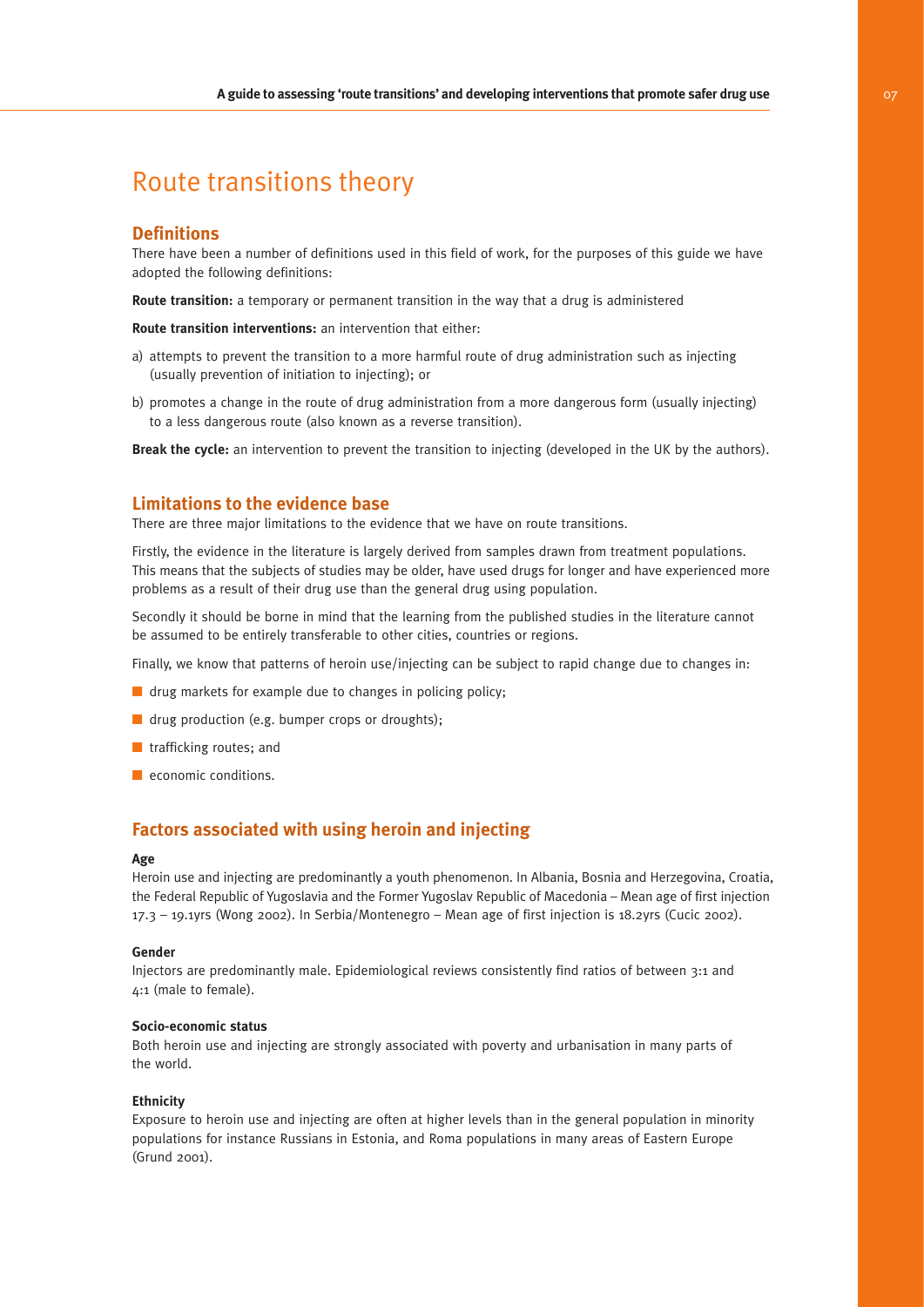## **Key issues associated with the 'first hit'**

A number of themes have developed from the international work on the issue of route transitions. The route transitions assessment tool we have developed is designed to try and capture and prioritise the drug transitions that occur in a given area, but are based on the understanding that in many settings the following factors are usually found to be significant.

#### **Modelling/social exposure**

Seeing people using heroin, and injecting, makes the behaviour seem more normal, less frightening and can make it more inviting. Observing its use also enables people to learn how an injection is prepared or how the drug can be chased: skills and knowledge that people usually lack.

First use of a drug almost always follows exposure to its use amongst peers or family. Exposure to images of drug use, and perceptions of drug use as 'normal,' in the media may also be associated with the decision to try taking drugs or inject.

#### **Peer influence and the desire to try 'just once'**

Very few people decide to become drug dependent and experience all the problems that can bring. At the point of initiation, most people who inject are resolved that this will be no more than an occasional experience.

#### **Type of drug**

To be injectable a drug has to be converted to a liquid form, this is easier to achieve with some drugs than it is for others. For instance white heroin (diamorphine hydrochloride – the commonest *salt* form of the drug) is not smokable and is readily injectable, and this has an impact on how it is used. By contrast, brown heroin – the *base* form – requires an acidifier to become suitable for injection and is, in this respect, more complicated to inject.

In the workshop plan there is a blank version of the table below to be completed by participants covering the possible routes of ingestion of drugs by people in their region. This will vary from area to area, and not all drugs are commonly used by all the routes that are theoretically possible.

For instance, **the table for the UK** would read as follows:

|                                                                                             | <b>Possible route of administration</b> |                                                                 |                 |                                                       |                |                                        |                  |                                        |
|---------------------------------------------------------------------------------------------|-----------------------------------------|-----------------------------------------------------------------|-----------------|-------------------------------------------------------|----------------|----------------------------------------|------------------|----------------------------------------|
| <b>Drug</b>                                                                                 | <b>Oral</b>                             |                                                                 | <b>Sniffing</b> |                                                       | <b>Smoking</b> |                                        | <b>Injecting</b> |                                        |
|                                                                                             | POSSIBLE?                               | <b>NOTES</b>                                                    | POSSIBLE?       | <b>NOTES</b>                                          | POSSIBLE?      | <b>NOTES</b>                           | POSSIBLE?        | <b>NOTES</b>                           |
| <b>Brown heroin</b>                                                                         | No                                      | Perhaps only<br>30% efficacy<br>therefore not<br>cost effective | Yes             | Not<br>commonly<br>known<br>about/used<br>in this way | Yes            | Volatilises<br>at a low<br>temperature | Yes              | Requires the<br>addition of<br>an acid |
| <b>White heroin</b><br>(currently not<br>available in<br>any quantity or<br>used regularly) | N <sub>0</sub>                          | Rarely<br>documented                                            | Yes             |                                                       | N <sub>0</sub> | Burns before<br>volatilisation         | Yes              |                                        |
| Cocaine                                                                                     | No                                      | Rarely<br>documented                                            | Yes             |                                                       | N <sub>0</sub> | Not<br>efficiently                     | Yes              |                                        |
| Crack                                                                                       | No                                      | Rarely<br>documented                                            | N <sub>0</sub>  | Rarely<br>documented                                  | Yes            |                                        | Yes              | Requires the<br>addition of<br>an acid |
| Amphetamine<br>sulphate                                                                     | Yes                                     |                                                                 | Yes             |                                                       | No             |                                        | Yes              |                                        |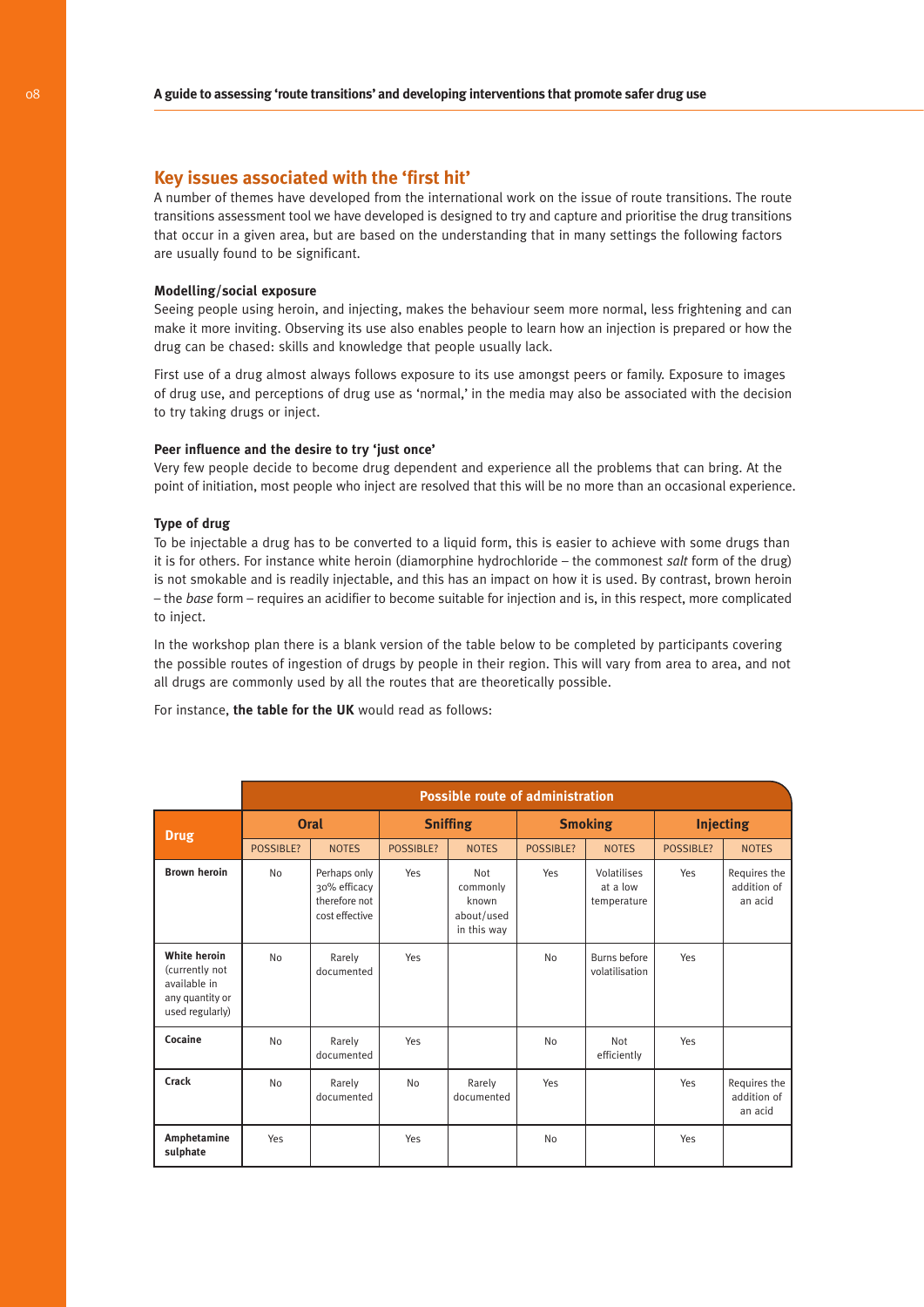Just because it is possible to take a drug by a particular route does not mean that it is commonly used in that way. For instance, it seems that relatively few heroin users in Australia sniff the white heroin that is available there. Gathering evidence about the routes by which drugs are used in a particular area is therefore an essential part of planning route transition interventions.

### **Drug buying arrangements**

Examples of drug buying arrangements that increase the likelihood of the drugs being injected (or make it inevitable) include:

- drugs being sold in 'pre-loaded' syringes; and
- situations where an injector is buying drugs with/for other heroin users and wants to divide liquid because it is more accurate than trying to measure out small amounts of powder.

### **Reasons people use or avoid heroin/injecting**

There are a number of factors that predispose people towards using heroin/injecting, and also factors that protect people from choosing the drug/route.

Awareness of the former can help target interventions more effectively. Furthermore, reinforcing protective factors where they exist, has the potential to prevent or delay transition to injecting.

#### **Factors associated with wanting to try heroin/injecting:**

- $\blacksquare$  curiosity about the effects
- wanting to experience the 'rush'
- $\blacksquare$  economics injecting is generally a more efficient way of administering the drug, and the dose delivered is therefore greater
- managing post-stimulant 'come down'
- **D** peer/partner influence
- anomie/self medication
- associations of injecting with modernity/potency
- glamour and heroin 'chic'
- cultural norms
- availability
- diffusion of innovation

NB: there is no evidence that increased availability of needles and syringes increases prevalence of injecting

#### **Conversely, prominent factors that prevent people from choosing heroin/injecting include:**

- fear of addiction
- fear of HIV/AIDS
- lack of knowledge/technical proficiency
- fear of needles
- stigma of heroin use/injecting.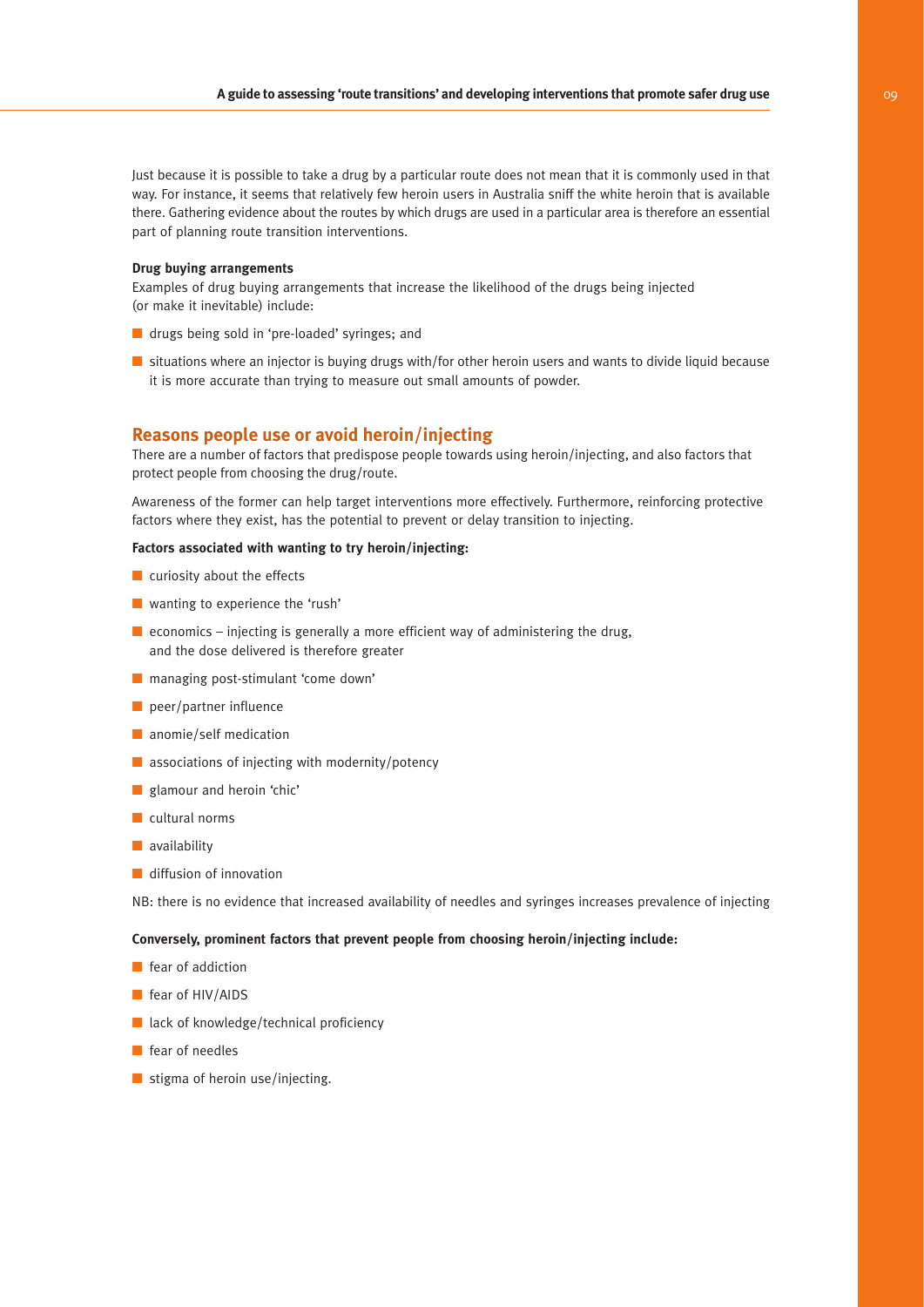### **The development of route transitions theory: history and evidence**

In the early 1990s there were significant developments in the systematic study of transitions. Two of the most notable studies were:

- Griffiths et al 1994; and
- Darke et al 1994.

#### **Griffiths et al**

Studied a community sample of 408 heroin users. 54% preferred injecting, 44% preferred chasing.

Interestingly, more than a third had changed their preferred route or made a drug transition as defined within the study, which was:

*'a change in the exclusive or predominant route of administration lasting one month or more'*

They found that the transitions that had taken place were usually from chasing to injecting, and that multiple transitions were uncommon.

However, 16% of chasers had previously been regular injectors, and many chasers had not adopted injecting despite using at high doses for many years.

#### **Darke et al**

Shane Darke and colleagues in Australia studied a community sample of 301 regular amphetamine users. They defined a transition as:

*'a change in the usual route of administration lasting four or more occasions of amphetamine use'*

#### **They found that the first route of use was as follows:**

- inject 23%
- snort 58%
- swallow 19%
- smoke 1%

#### **40% had made a transition to injecting from another route of use with reasons being given of:**

- a better rush:
- more economical / cost efficient; and
- it's a cleaner way to take the drug.

9% had made a transition from injecting, with the main reason given for this being concern about vascular damage.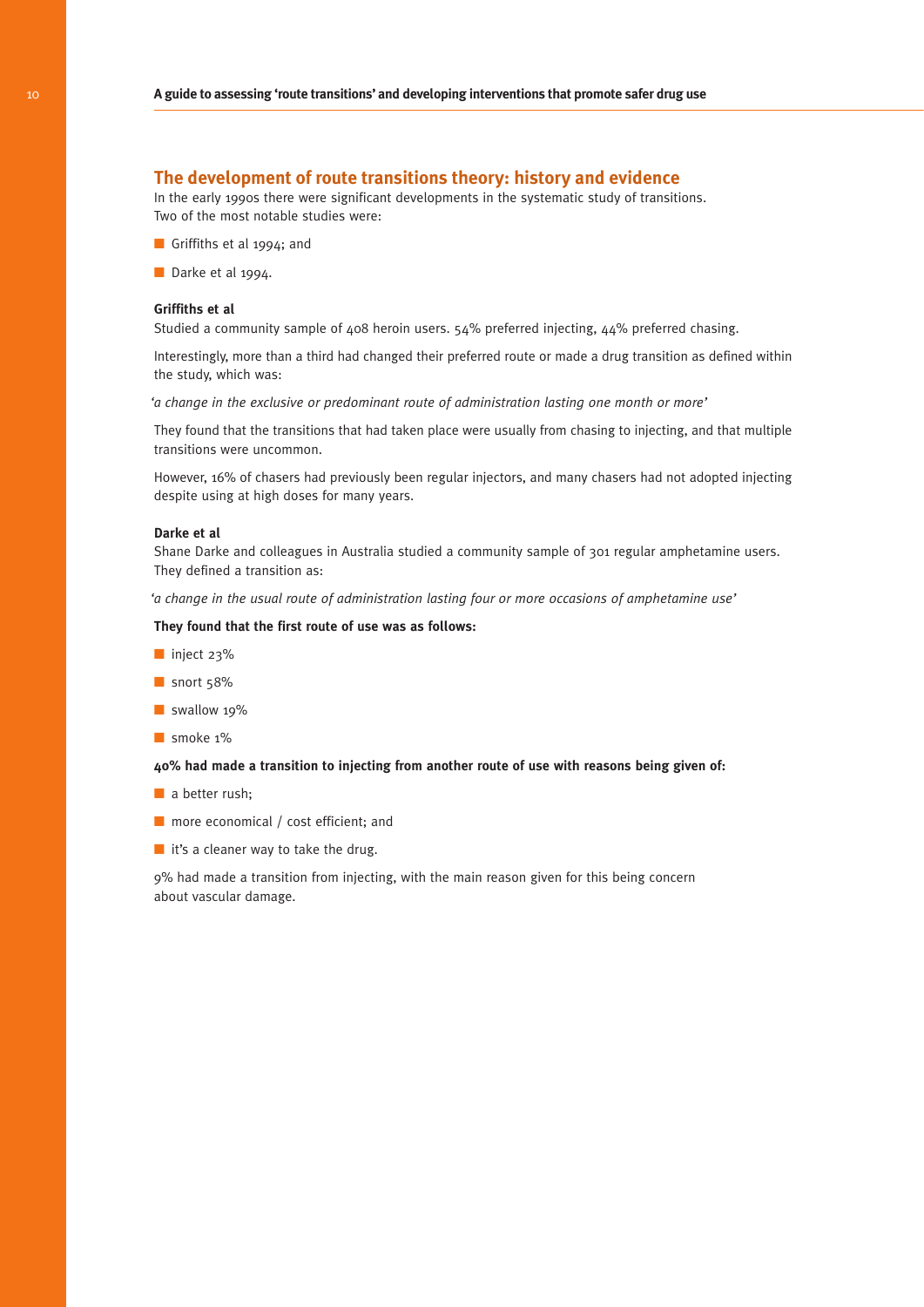# The development of route transition interventions

These studies were important in developing thinking about delivering route transition interventions.

Griffiths concluded that we should *'take account of current administration and the potential for future transitions,'* and Darke noted that we should *'address the misconceptions that injecting is more economical and more healthy, and... emphasise the vascular problems associated with injecting.'*

These observations, coupled with renewed interest in the circumstances surrounding initiation into injecting – notably 'the first hit' (Crofts et al, 1996) and, growing levels of concern at the extent and implications of the hepatitis C epidemic led Alex Wodak to suggest in 1997 that harm reductionists should promote Non-Injecting Routes of Administration – NIROA.

**The two main targets for intervention that have been identified are:**

- **preventing** people from beginning to inject drugs they are using; and
- encouraging people to **switch** from injecting to a safer route.

# **Preventing commencement of injecting**

#### **Information on transitions for heroin sniffers**

In 1990, Casriel et al. published an initial paper describing their project working with 'at risk' users (heroin sniffers), and in 1992 Des Jarlais et al. published the full results of their study.

They used a controlled trial to evaluate a four part 'psycho-educational programme' targeting heroin sniffers that focused on transition to injecting and the risks associated with it; comparing this with more general psycho-social support and information to a control group.

The intervention group was significantly less likely to begin injecting. Fourteen out of 43 controls switched to injecting, while 6 out of 40 in the experimental group switched to injecting.

However, the authors reported that it was hard to contact and recruit heroin sniffers to the study, largely because at the time many did not see themselves as having any sort of drug problem.

#### **Prevention of initiation to injecting**

A study carried out in Kent, London and Surrey by Hunt et al. (1997) suggests that it is possible to work with existing injectors to reduce the initiation of new injectors. The intervention aims to reinforce current injectors' reluctance to give non-injectors their first injection and, to reduce their inadvertent modelling of injecting: a programme that is now known as the 'Break the Cycle' intervention.

The design used was a three-month follow-up study in which 73 out of 86 injectors who received the transition intervention were recontacted. It found that:

- it was possible to train drug workers to deliver an effective intervention, which was acceptable both to them and to drug users;
- less than 1 in 10 of the injecting drug users interviewed felt that pressure from injectors had been an important influence on their own decision to try injecting: many more had been active in seeking initiation;
- about 7 out of 10 considered that seeing someone inject had been an important factor in their decision to inject for the first time;
- more than half thought talking about injecting with an injecting drug user was an important part of their decision to start injecting;
- more than 8 out of 10 had injected in front of a non-injecting drug user at some time and well over half had done so in the three months before the first interview; and
- only about 2 out of 10 of those who had used treatment services had ever discussed initiation with a drug worker before.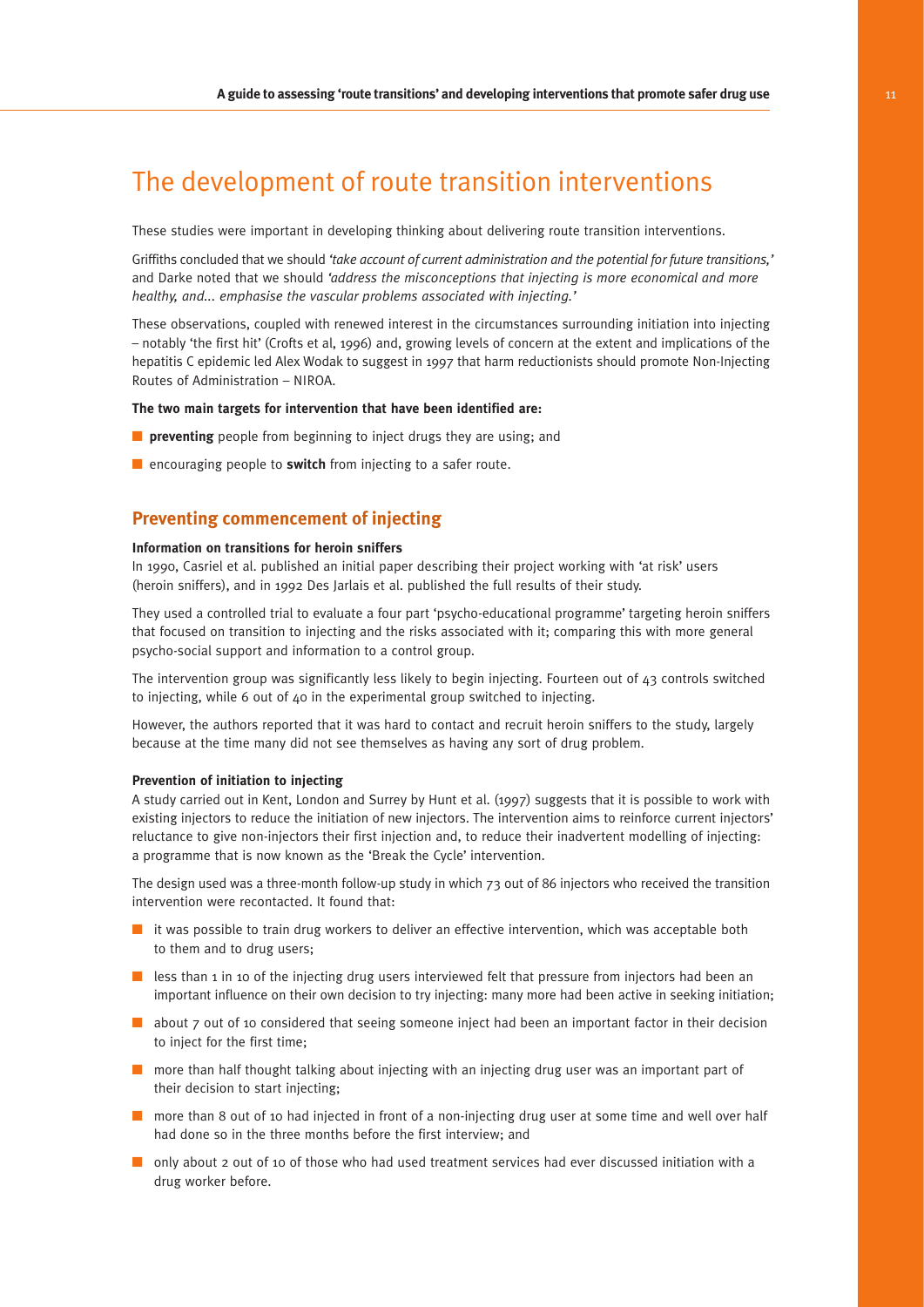#### **After receiving the intervention:**

- injecting in front of non-injectors was halved;
- $\blacksquare$  people's disapproval of initiating others was higher;
- people taking part were receiving fewer than half as many requests to initiate others; and
- $\blacksquare$  the number of people initiated by those taking part fell.

Although this was an uncontrolled trial, there were statistically significant reductions in 'modelling' injecting, willingness to initiate others, initiation requests and initiations (before and after intervention).

#### **Substitute prescribing to prevent initiation to injecting**

Opioid substitution treatment is often regarded as an intervention to move people from injecting towards oral administration (see below). However, given that natural transitions from heroin chasing/sniffing towards injecting occur so readily, there is also a clear case for viewing substitute prescribing to non-injecting heroin users as an intervention that is likely to prevent initiation into injecting: an argument that has been made by Southwell et al. (1997).

There appear to be few studies that have systematically studied prevention of injecting as a primary outcome of opioid substitute prescribing targeted at non-injecting heroin users. Nevertheless, enough is known about methadone treatment for us to be able to assume that the main questions are about how programmes should be designed so that this outcome can be optimised, rather than asking whether it occurs at all.

In particular, it is clear that programmes that have injecting as a criterion for treatment entry may increase harm in some instances by providing a reason to begin injecting for non-injecting heroin users who want treatment.

## **Encouraging people to switch from injecting to a safer route**

#### **Substitute prescribing**

**Substitute prescribing remains the most widely used and, almost certainly, the most effective transition intervention.** Reduced injecting is not necessarily the primary stated outcome within evaluations of methadone treatment but where this has been examined it is clear that treatment enables some people to stop injecting entirely and reduces the frequency of injecting for others (Strang et al. 1997).

Buprenorphine treatment is used increasingly and with similar outcomes to methadone and seems especially well-suited for people on lower doses of heroin.

For amphetamine injectors, oral dexamphetamine prescribing may also have prospects for reducing injecting; however, most research in this area comprises small scale pilot projects.

The prescription of inhalable heroin has also been undertaken in England and the Netherlands and warrants consideration among the options that may help reduce injecting. Within a prescribing programme in north west England, diamorphine was added to tobacco-based reefers prepared in accordance with a protocol developed with the Royal Pharmaceutical Society (Marks and Palombella 1991). In the Netherlands, an evaluation of heroin prescribing tested a system in which the heroin is administered using a heating device (van den Brink et al 2003).

#### **Promoting heroin smoking to current injectors**

Drawing on social marketing principles, the Healthy Options Team in London developed a set of materials to promote heroin smoking to current injectors – known as the 'chasing campaign.' Lifeline – a major UK drug information charity – has since developed an illustrated booklet entitled 'How to chase' that has the same objectives. See **www.lifeline.org.uk**. Neither of these campaigns has yet been evaluated.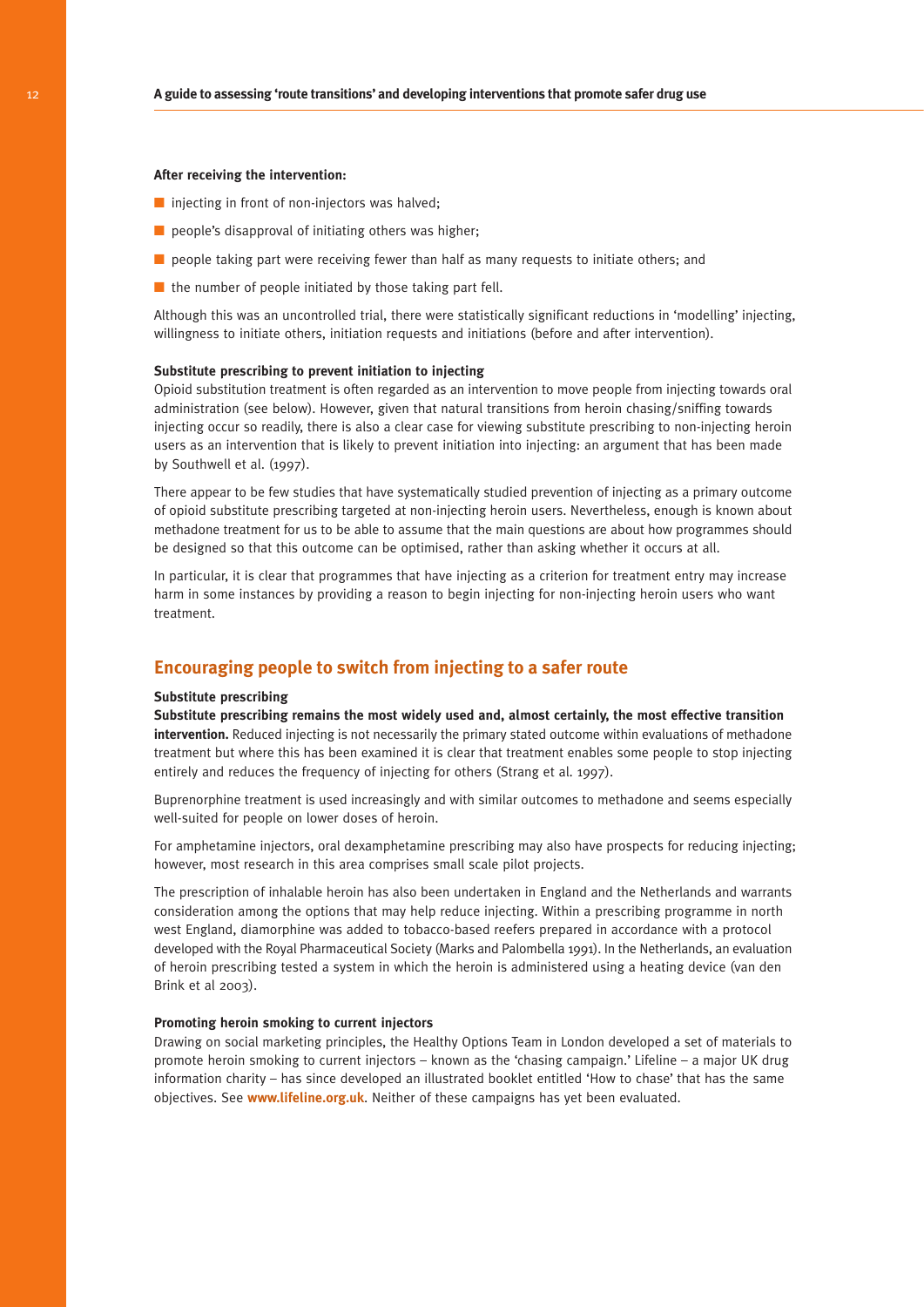#### **Rectal administration**

A booklet entitled 'Up Your Bum' (UYB) has been produced by Southwell/HIT in the UK as an intervention to promote rectal administration of liquid drugs to people with seriously impaired venous health who still persist in trying to inject. See **www.hit.org.uk**. To deliver drugs using this method a syringe (without a needle) is inserted a short distance into the rectum and the liquid introduced. The rectum has a highly vascular lining that exists to draw water out of the faeces, so drugs administered in this way are usually absorbed quickly. Some injectors report that absorption is as quick as injecting, although others find it far less satisfactory.

UYB has not been formally evaluated, but clinical experience suggests that only a minority of people who inject regard this as an acceptable route of administration. Nevertheless, there are anecdotal accounts that it may be useful as an intervention targeted at injectors with poor venous access in situations when the drug within a syringe is clouded with blood and, it is no longer possible to determine when the needle is successfully introduced into a vein.

#### **Promoting sniffing**

Both white (salt) and brown (base) heroin are absorbed into the bloodstream when the drug is used intranasally (sniffing/snorting) so it is logical to consider promoting heroin sniffing as an alternative route of administration to current injectors. Some drug information materials in Bulgaria have included this information in a targeted way. Such messages may be particularly relevant in situations where heroin sniffing is not common practice. However, targeting would be important to avoid exposing heroin-naïve people to the drug.

#### **Mass media campaigns**

Drug prevention campaigns tend to target specific drugs rather than a particular route of administration e.g. *Speed Kills* in the USA or the *Heroin Screws You Up* campaign in the UK. However, it may be feasible to develop campaigns drawing on social marketing principles and selectively focusing on injecting as a high-risk form of drug-taking, rather than a particular drug. Such campaigns would need to emphasise the relative risks of injecting over other routes of administration.

### **Drug market interventions**

As discussed above, certain formulations of drugs have greater 'injectability' than others, (notably, brown heroin is more suited to 'chasing' and less readily injected than white heroin). Although, historically, the impact of drug interdiction efforts has been questionable, Strang and King (1997) have asked whether, in certain circumstances, it would be feasible to target enforcement efforts in a way that favours formulations that are less likely to be injected. This proposal has not yet been tried and would have little or no relevance in those areas where brown heroin is already the norm. However, it may have application in situations where white and brown heroin are each available or where white heroin is entering a market dominated by brown heroin.

### **Other studies exploring route transitions**

This guide does not attempt to provide an exhaustive review of the international literature. Nevertheless, other people with a research interest in route transitions and the associated opportunities for intervention include John Howard (Australia), Elise Roy (Canada) and Sue Sherman (USA); consequently their work may also be of interest. Additionally, evidence regarding young and occasional injectors in central and eastern Europe has been reviewed for a UNICEF/CEEHRN meeting by Howard, Hunt and Arcuri (2003) and, at the time of writing, work to better understand and intervene within route transitions is being developed in Ukraine by Olga Balakireva, Cas Berendregt, Jean-Paul Grund and others.

Finally, as part of the project to which this guide contributes, Population Services International are planning to undertake interviews with a number of samples of injectors in south eastern Europe in 2005 using the Route Transitions Assessment Tool that is available at: **exchangesupplies.org » briefings » route transitions**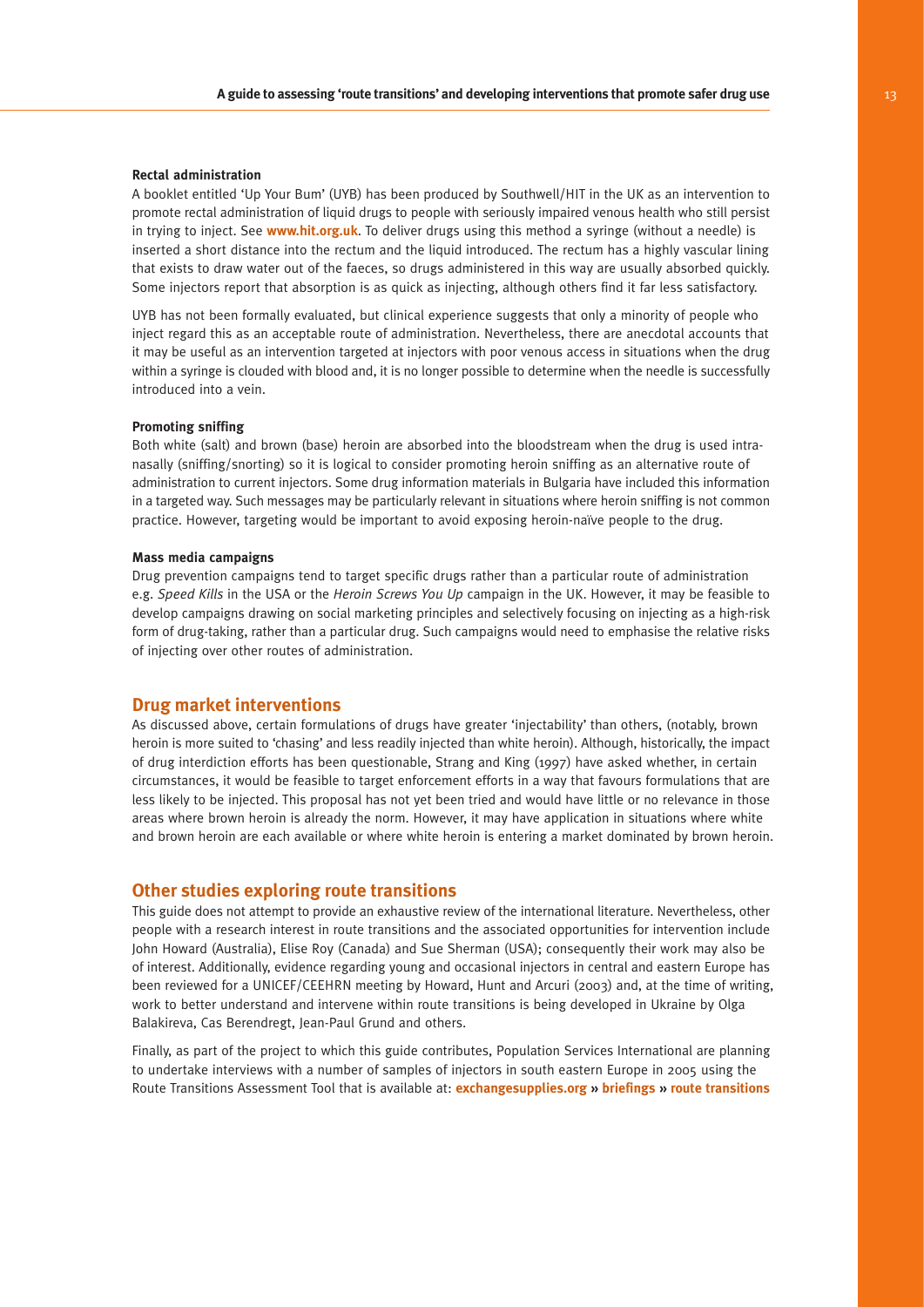# Two day workshop programme

**Route transition interventions have to be developed in response to local drug using patterns, and where possible, reinforce existing social norms amongst drug users.**

We have developed the following outline programme for a two day workshop that would enable local policy makers, funders, drug workers and drug users to begin to identify where opportunities might exist for route transition interventions, and develop the route transitions assessment tool given here for local use.

The workshop would need to be run by experienced trainers with a good understanding of drug use, drug treatment and the papers described in this guide. Process notes are included (in orange) as it is important that all parties, especially drug users who are likely to receive them and those likely to deliver them are engaged in the development of the interventions.

The workshop can be delivered with the PowerPoint slides that are available at: **exchangesupplies.org » briefings » route transitions**

To maximise discussion and productivity, we would recommend a maximum of 16 participants and two trainers.

If all participants do not speak the same language, or many have little knowledge about drug use, the course may need to be extended by an evening session or an extra day.

# Day One AM

| <b>Session</b> | <b>Content &amp; process</b>                                                                                                                                                                                                                                                                                                                                                                       |
|----------------|----------------------------------------------------------------------------------------------------------------------------------------------------------------------------------------------------------------------------------------------------------------------------------------------------------------------------------------------------------------------------------------------------|
| <b>AM1</b>     | Use introduction exercise(s) to get all participants and trainers to introduce themselves, where they<br>work and their experience.<br>The group will be working closely together for some time so it is important that everyone gets the opportunity<br>to speak, and that at the end of the session they all know each other and have a basis for working together.                              |
|                | Describe the course ethos [show 'ethos' PowerPoint slide]                                                                                                                                                                                                                                                                                                                                          |
|                | Outline the course structure [show 'structure' PowerPoint slide]                                                                                                                                                                                                                                                                                                                                   |
|                | <b>COFFEE</b>                                                                                                                                                                                                                                                                                                                                                                                      |
| AM2            | <b>Give definitions [show 'definitions' PowerPoint slide]</b><br>Clarify this key issue so everyone knows what the course will cover                                                                                                                                                                                                                                                               |
|                | Set out your learning objectives (show 'learning objectives' PowerPoint slide)                                                                                                                                                                                                                                                                                                                     |
|                | Split into pairs, ask to discuss for 10 minutes:                                                                                                                                                                                                                                                                                                                                                   |
|                | 1. their learning objectives                                                                                                                                                                                                                                                                                                                                                                       |
|                | 2. any misgivings they have about transition interventions                                                                                                                                                                                                                                                                                                                                         |
|                | Engage participants in adapting the course appropriately for their needs                                                                                                                                                                                                                                                                                                                           |
|                | Add additional objectives to flip chart                                                                                                                                                                                                                                                                                                                                                            |
|                | Facilitate discussion on the issue of misgivings<br>This is a crucial exercise, and everyone should have the opportunity to speak because transition<br>interventions may not be everyone's priority and some may feel that they are in some way 'anti-drug user.'<br>If these feelings are not aired and discussed at the beginning they could hinder discussion at every stage<br>of the course. |
|                | <b>LUNCH</b>                                                                                                                                                                                                                                                                                                                                                                                       |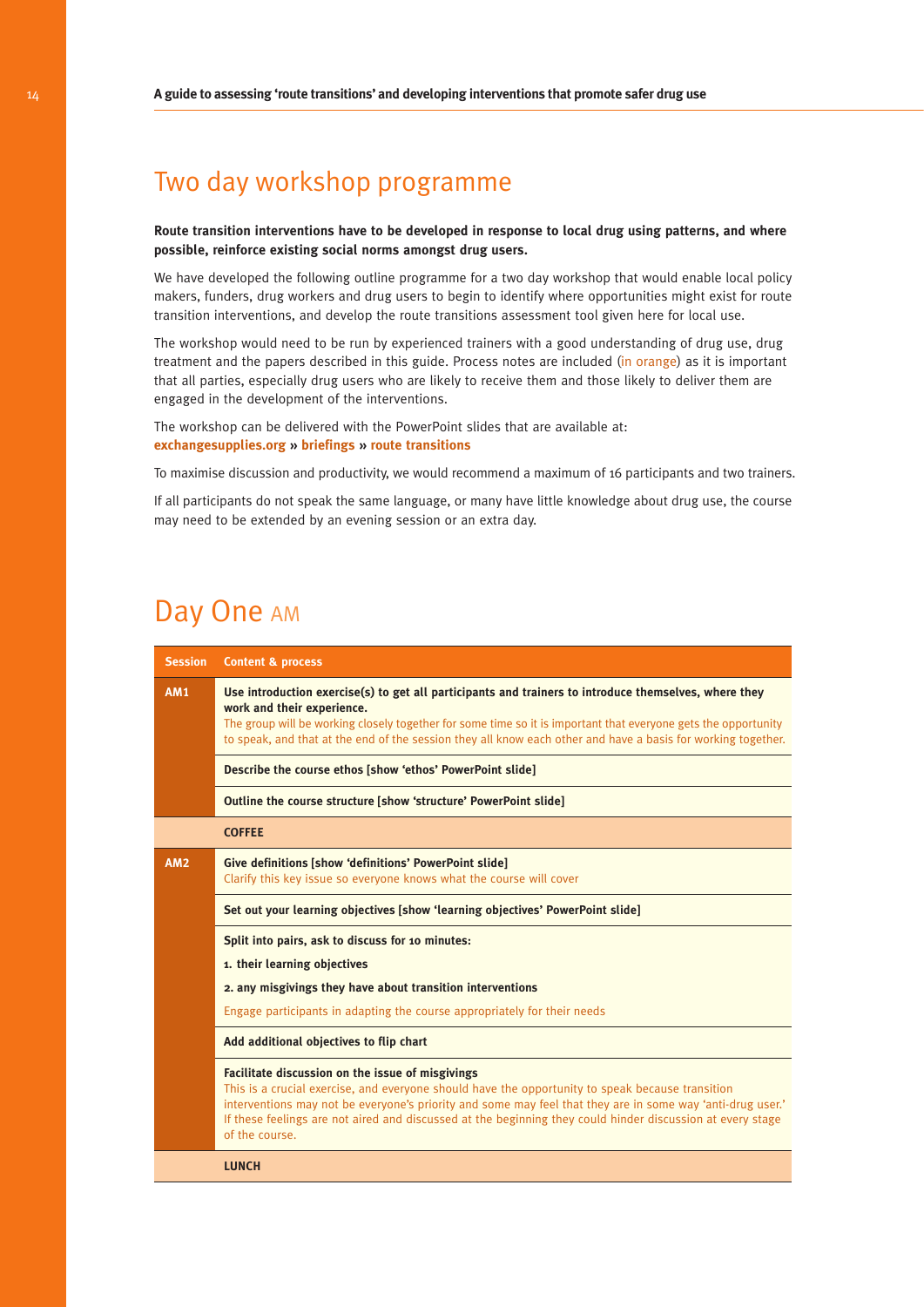# Day One PM

| Session         | <b>Content &amp; process</b>                                                                                                                                                                                                                                                               |
|-----------------|--------------------------------------------------------------------------------------------------------------------------------------------------------------------------------------------------------------------------------------------------------------------------------------------|
| <b>PM1</b>      | Local services, gaps and priorities                                                                                                                                                                                                                                                        |
|                 | [Show 'health needs and priorities' PowerPoint slide]<br>Ask the group to split themselves into groups of 4-5 with people they don't know well (if possible)<br>and ask them to describe:                                                                                                  |
|                 | $\blacksquare$ injecting drug use in their area;<br>$\blacksquare$ health needs of injectors;<br>Services available – type coverage etc.; and<br>$\blacksquare$ how they see priorities for interventions/services that are needed.                                                        |
|                 | This exercise will further help the group to work together and will develop understanding where everyone<br>is coming from in terms of services and priorities with everyone in group to understand what people<br>have got, what they haven't got, and what their sense of priorities is. |
|                 | Allow 30 minutes for group discussion. 45 mins for feedback/discussion<br>Facilitate debate/dissent in line with the course ethos, so as to set up norms for managing disagreement<br>in the group.                                                                                        |
|                 | <b>COFFEE</b>                                                                                                                                                                                                                                                                              |
| PM <sub>2</sub> | Different drugs, different routes, different risks<br>Group should be working together and comfortable with each other. Finish day with some solid content<br>to give everyone a foundation for the discussion of transitions tomorrow.                                                    |
|                 | The chemistry, physiology, psychology of routes of administration:<br>explain the psychopharmacology; half-life and differences between smoked, sniffed and injected<br>heroin and oral methadone                                                                                          |
|                 | Flip chart – work with the group to develop the matrix of drugs (including methadone)/possible routes<br>table as shown in the guide on page 8.                                                                                                                                            |
|                 | Heroin use, injecting and the 'first hit' go through the following PowerPoint slides:                                                                                                                                                                                                      |
|                 | $\blacksquare$ 'heroin use injecting/first hit'<br>■ 'limitations to the evidence base'                                                                                                                                                                                                    |
|                 | ■ 'factors associated with heroin/injecting'<br>■ 'key issues associated with first hit'<br>"reasons people use'                                                                                                                                                                           |
|                 | Split into small groups (2-3 people) for 5 minutes to identify key factors (including factors not listed<br>on the slide) in their areas.<br>Sets up day two by bringing the group back together in an interactive way to focus on the issue of<br>transition to injecting.                |
|                 | Bring back together for 15 minutes feedback.                                                                                                                                                                                                                                               |
|                 | Quickly run through tomorrow's programme and handout RTAT.<br>Ask people to read through it by tomorrow                                                                                                                                                                                    |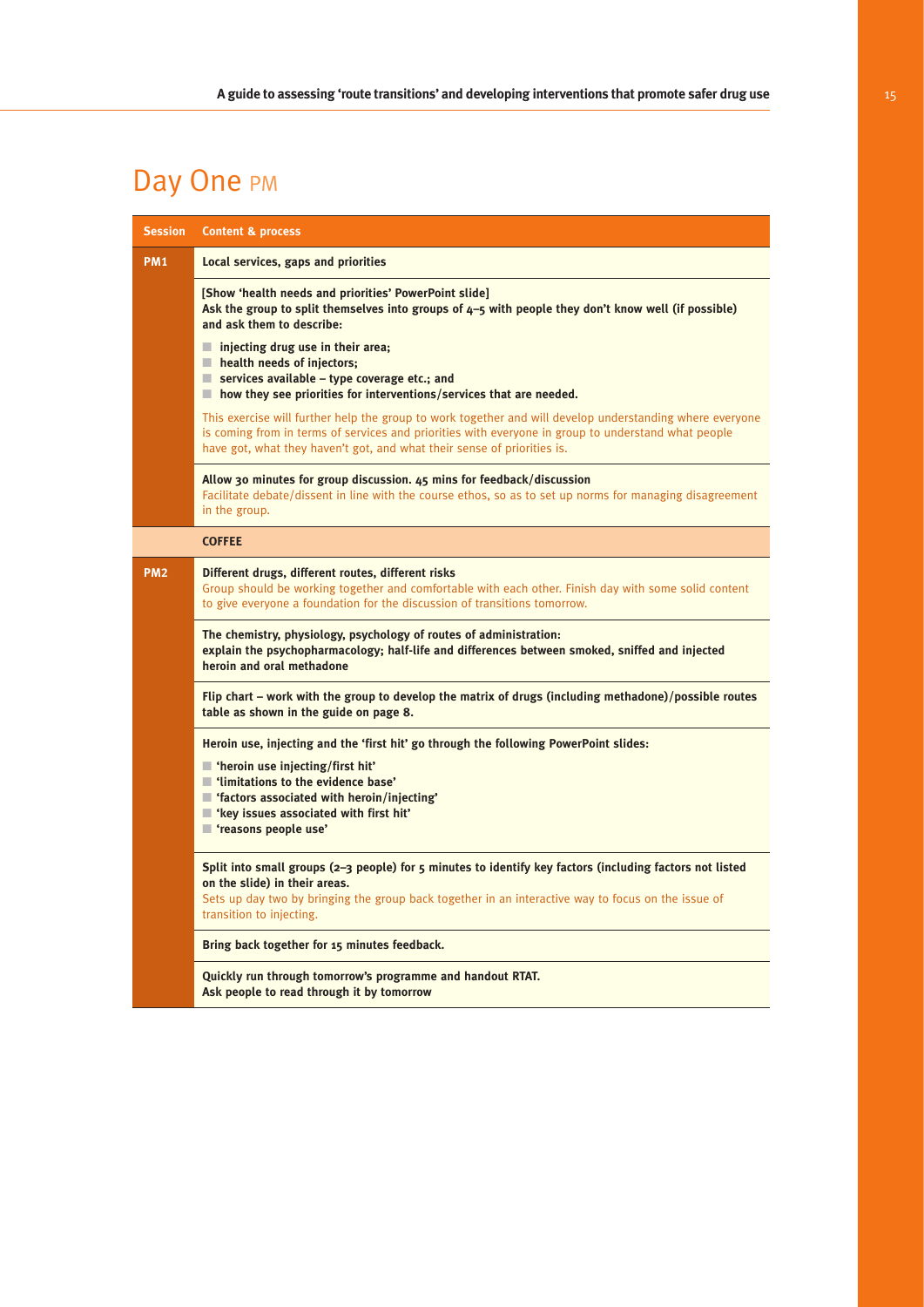# Day Two AM

| <b>Session</b>  | <b>Content &amp; process</b>                                                                                                                                                                                                                                                                                                                                                                                                                                                                                                                                                                                                                        |                                                                                                                                         |  |  |
|-----------------|-----------------------------------------------------------------------------------------------------------------------------------------------------------------------------------------------------------------------------------------------------------------------------------------------------------------------------------------------------------------------------------------------------------------------------------------------------------------------------------------------------------------------------------------------------------------------------------------------------------------------------------------------------|-----------------------------------------------------------------------------------------------------------------------------------------|--|--|
| AM1             | [Show title PowerPoint slide]<br>Introduce day<br>Check for questions/feedback from yesterday.                                                                                                                                                                                                                                                                                                                                                                                                                                                                                                                                                      |                                                                                                                                         |  |  |
|                 |                                                                                                                                                                                                                                                                                                                                                                                                                                                                                                                                                                                                                                                     |                                                                                                                                         |  |  |
|                 | Move into content with 15 minutes each on:                                                                                                                                                                                                                                                                                                                                                                                                                                                                                                                                                                                                          |                                                                                                                                         |  |  |
|                 | 1. Route transitions theory, history and evidence [showing theory history evidence Griffiths et. al<br>Darke et. al the road to interventions subsequent studies PowerPoint slides]<br>2. Describe the principles of Prochaska and DiClemente cycle of motivation and change, and explain<br>how it can be applied to component behaviours of drug use as well as to the 'global' issue of<br>whether to stop taking drugs or not. [Show 'motivation and change' PowerPoint slide]<br>3. Transition interventions: options (routes e.g. UYB & methods e.g. social marketing), evidence and<br>limitations, showing the following PowerPoint slides: |                                                                                                                                         |  |  |
|                 |                                                                                                                                                                                                                                                                                                                                                                                                                                                                                                                                                                                                                                                     |                                                                                                                                         |  |  |
|                 |                                                                                                                                                                                                                                                                                                                                                                                                                                                                                                                                                                                                                                                     |                                                                                                                                         |  |  |
|                 | ■ 'route transitions interventions'<br>$\blacksquare$ 'preventing commencement 1'<br>" 'preventing commencement 2'<br>$\blacksquare$ 'preventing commencement 3'                                                                                                                                                                                                                                                                                                                                                                                                                                                                                    | $\blacksquare$ 'switching (prescribing)'<br>Social marketing'<br>■ 'intervening in drug markets'<br>■ 'route transitions overview'      |  |  |
|                 | informed and feeling as if the course is delivering solid information.                                                                                                                                                                                                                                                                                                                                                                                                                                                                                                                                                                              | Group should be happy working together now this content heavy session gets participants fully                                           |  |  |
|                 | <b>COFFEE</b>                                                                                                                                                                                                                                                                                                                                                                                                                                                                                                                                                                                                                                       |                                                                                                                                         |  |  |
| AM <sub>2</sub> |                                                                                                                                                                                                                                                                                                                                                                                                                                                                                                                                                                                                                                                     | Describe 'break the cycle' as both one-to-one intervention showing the following PowerPoint slides:                                     |  |  |
|                 | $\blacksquare$ 'break the cycle title slide'<br>"three key points'<br>"injecting as risk laden'<br>"the initiation process 1'<br>$\blacksquare$ 'the initiation process 2'<br>"the intervention aims"                                                                                                                                                                                                                                                                                                                                                                                                                                               | "the intervention'<br>"the research results"<br><b>Sevaluation results'</b><br>■ 'the break the cycle campaign'<br>■ 'three key points' |  |  |
|                 | Allows processing of information given earlier.                                                                                                                                                                                                                                                                                                                                                                                                                                                                                                                                                                                                     |                                                                                                                                         |  |  |
|                 | and as a peer delivered model showing th following PowerPoint slides:                                                                                                                                                                                                                                                                                                                                                                                                                                                                                                                                                                               |                                                                                                                                         |  |  |
|                 | $\blacksquare$ 'can btc'<br>$\blacksquare$ 'aims'                                                                                                                                                                                                                                                                                                                                                                                                                                                                                                                                                                                                   | <b>disseminators'</b><br>$\blacksquare$ 'recipients'                                                                                    |  |  |
|                 | "the main messages'<br>design 1'                                                                                                                                                                                                                                                                                                                                                                                                                                                                                                                                                                                                                    | ■ 'experience of initiation'<br>"risk behaviour audit"                                                                                  |  |  |
|                 | "design 2"                                                                                                                                                                                                                                                                                                                                                                                                                                                                                                                                                                                                                                          | $\blacksquare$ 'learning points'                                                                                                        |  |  |
|                 | ■ 'results process'<br>"disseminators"                                                                                                                                                                                                                                                                                                                                                                                                                                                                                                                                                                                                              | ■ 'residual questions and issues'                                                                                                       |  |  |
|                 | Allows processing of information given earlier.                                                                                                                                                                                                                                                                                                                                                                                                                                                                                                                                                                                                     |                                                                                                                                         |  |  |
|                 | Which transition interventions seem directly applicable / most relevant?                                                                                                                                                                                                                                                                                                                                                                                                                                                                                                                                                                            |                                                                                                                                         |  |  |
|                 | Break into small groups 2's, 3's or 4's (allow them to self select groups)                                                                                                                                                                                                                                                                                                                                                                                                                                                                                                                                                                          |                                                                                                                                         |  |  |
|                 | [show transitions interventions exercise PowerPoint slide]                                                                                                                                                                                                                                                                                                                                                                                                                                                                                                                                                                                          |                                                                                                                                         |  |  |
|                 | and discuss for 20 minutes:                                                                                                                                                                                                                                                                                                                                                                                                                                                                                                                                                                                                                         |                                                                                                                                         |  |  |
|                 | which are most significant in your area;<br>other possible issues;<br>priorities; and<br>things that would work.                                                                                                                                                                                                                                                                                                                                                                                                                                                                                                                                    |                                                                                                                                         |  |  |
|                 | Take feedback for 20 minutes                                                                                                                                                                                                                                                                                                                                                                                                                                                                                                                                                                                                                        |                                                                                                                                         |  |  |
|                 | <b>LUNCH</b>                                                                                                                                                                                                                                                                                                                                                                                                                                                                                                                                                                                                                                        |                                                                                                                                         |  |  |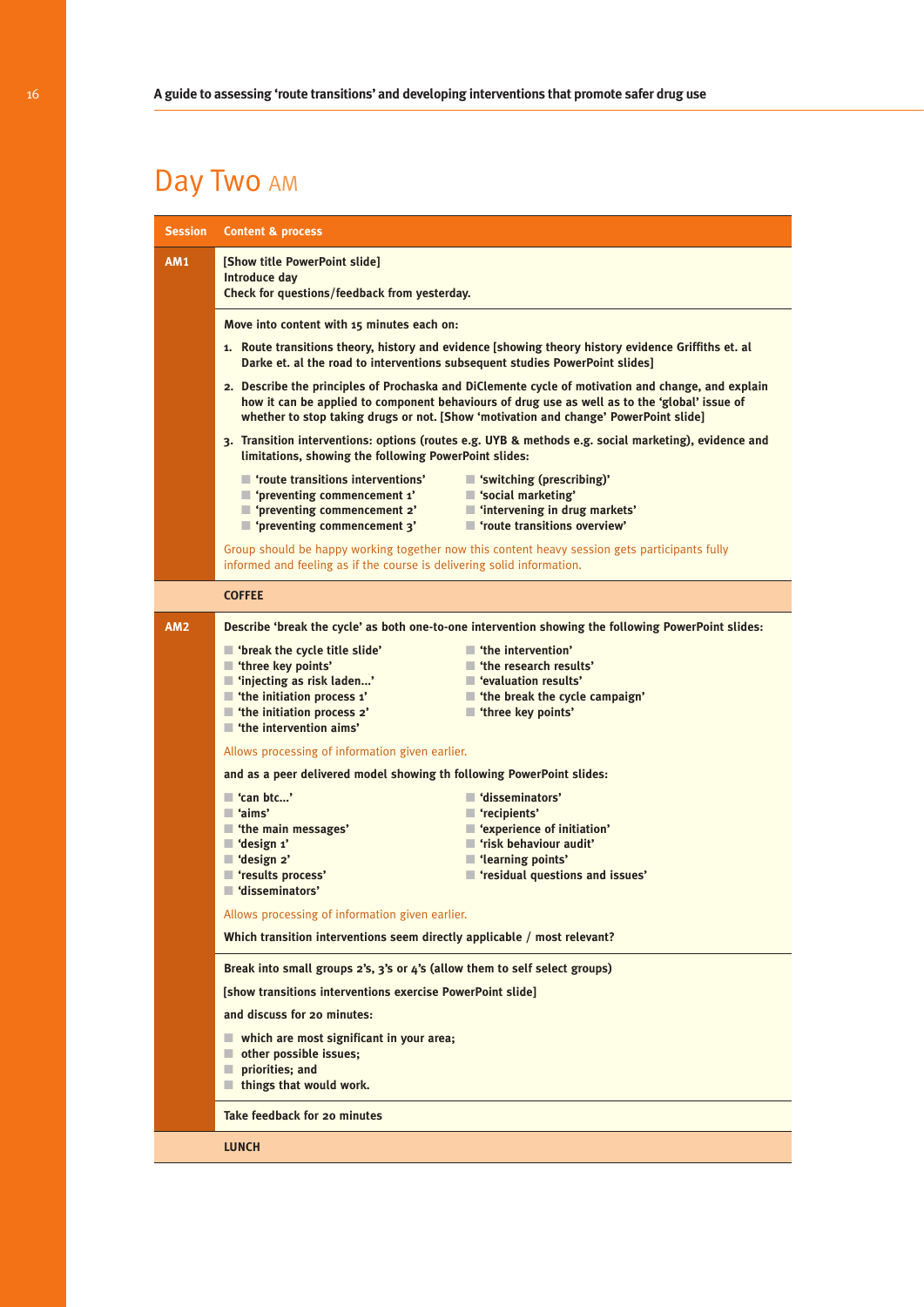# Day Two PM

| <b>Session</b> | <b>Content &amp; process</b>                                                                                                                                                                                                                                                                                                 |
|----------------|------------------------------------------------------------------------------------------------------------------------------------------------------------------------------------------------------------------------------------------------------------------------------------------------------------------------------|
| <b>PM1</b>     | [Show 'what do we know/need to know PowerPoint slide]<br>[Show 'rtat sections' PowerPoint slide]                                                                                                                                                                                                                             |
|                | Go through RTAT checking it will usefully assess route transitions in your area. Depending on the<br>sense of how much work is needed, this may be at the content level, as a large group or nuance<br>level in small groups (if there are lots of changes) or large group if the sense is that the tool is<br>almost there. |
|                | <b>COFFEE</b>                                                                                                                                                                                                                                                                                                                |
| <b>PM2</b>     | Practical issues in data collection.                                                                                                                                                                                                                                                                                         |
|                | Allow people to form a group around the topic of their choice, so they end up in 3 groups looking at:                                                                                                                                                                                                                        |
|                | interviewer training and supervision issues:                                                                                                                                                                                                                                                                                 |
|                | quality control / consistency / supervision<br>personal safety (if collecting data in the field)<br>field notes                                                                                                                                                                                                              |
|                | the interview process:                                                                                                                                                                                                                                                                                                       |
|                | leading questions<br>terminating the interview if subject is not appropriate or intoxicated<br>social desirability responding                                                                                                                                                                                                |
|                | sampling issues:                                                                                                                                                                                                                                                                                                             |
|                | $\blacksquare$ ethnicity                                                                                                                                                                                                                                                                                                     |
|                | gender<br>locality                                                                                                                                                                                                                                                                                                           |
|                | length of injecting career                                                                                                                                                                                                                                                                                                   |
|                | 20 minutes, listing issues on the flip chart paper                                                                                                                                                                                                                                                                           |
|                | Take feedback: get one person from each group to come to the front and present/discuss.<br>10 mins per topic.                                                                                                                                                                                                                |
|                | Action plan in pairs 5 minutes                                                                                                                                                                                                                                                                                               |
|                | Allow people to:                                                                                                                                                                                                                                                                                                             |
|                | process course<br>$\blacksquare$ leave with a clear plan<br>$\blacksquare$ give feedback                                                                                                                                                                                                                                     |
|                | Take feedback from those who want to give it                                                                                                                                                                                                                                                                                 |
|                | <b>Evaluation forms</b>                                                                                                                                                                                                                                                                                                      |
|                | Close and group photo<br>Positive ending to the course.                                                                                                                                                                                                                                                                      |
|                | <b>CLOSE</b>                                                                                                                                                                                                                                                                                                                 |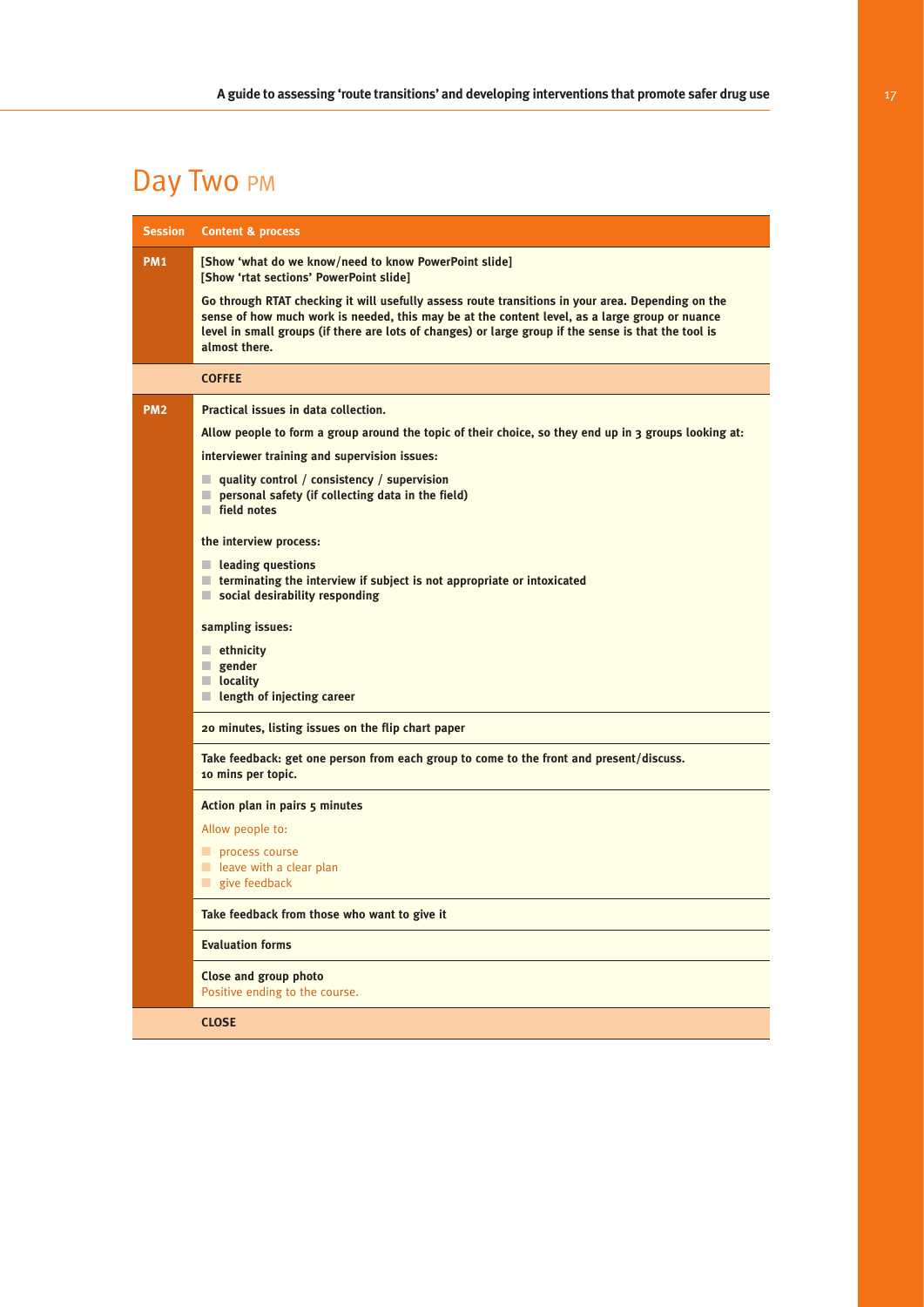# References

Casriel C, Des Jarlais DC, Rodriguez R, Friedman, SR, Stepherson B, Khuri E (1990) Working with heroin sniffers: clinical issues in preventing drug injection. *Journal of Substance Abuse Treatment*. 7:1–10.

Crofts N, Louie R, Rosenthal D and Jolley D (1996) The first hit: circumstances surrounding initiation into injecting. *Addiction*; 91(8):1187–1196.

Cucic V (2002) Rapid Assessment and Response on HIV/AIDS among Especially Young People in Serbia. Belgrade: UNICEF.

Darke S, Cohen J, Ross J, Hando J, Hall W. (1994) Transitions between routes of administration of regular amphetamine users. *Addiction*. 89:1077–83.

Des Jarlais DC, Casriel C, Friedman SR, Rosenblaum A (1992) AIDS and the transition to drug injection – results of a randomized trial prevention programme. *British Journal of Addiction*. 87:493–8.

Griffiths P, Gossop M, Powis B, Strang J (1994) Transitions in patterns of heroin administration. *Addiction*. 89: 301–9.

Howard J, Hunt N and Arcuri A (2003) A situation assessment and review of the evidence for interventions for the prevention of HIV/AIDS among Occasional, Experimental and Young Injecting Drug Users. Background Paper prepared for: UN Interagency and CEEHRN Technical Consultation on Occasional, Experimental and Young IDUs in the CEE/CIS and Baltics. UNICEF.

Hunt N (2003) A review of the evidence-base for harm reduction approaches to drug use. London: Forward Thinking on Drugs. http://forward-thinking-on-drugs.org/review2.html

Hunt N, Stillwell G, Taylor C, Griffiths P (1998) Evaluation of a brief intervention to reduce initiation into injecting. *Drugs: Education, Prevention and Policy*. 5: 185–94.

Marks J, Palombella A (1991) Prescribing smokable drugs. *Lancet*. 335:864.

Southwell M, Jankowska T, Hunt N (1997) Drug transitions: an essential tool in the prevention of HCV among those in methadone maintenance programmes. Narrowing the Divide Conference, Mainliners/The HIV Project. London; South Bank Centre.

Strang J, Finch E, Hankinson I, Farrell M, Taylor C, Gossop M (1997) Methadone treatment for opiate addiction: benefits in the first month. *Addiction Research*. 5:71–6.

Strang J, King L (1997) Heroin is more than just diamorphine. *Addiction Research*. 5: iii–vii.

van den Brink W, Vincent M. Hendriks V M, Blanken P, Huijsman I A, van Ree J N (2003). Medical Co-Prescription Of Heroin Two Randomized Controlled Trials. Utrecht: Central Committee On The Treatment Of Heroin Addicts. Also available at www.ccbh.nl.

Wodak A (1997) Injecting nation: Achieving control of hepatitis C in Australia. *Drug and Alcohol Review*. 16: 275–84.

Wong E (2002) Rapid Assessment and Response on HIV/AIDS among Especially Young People in South Eastern Europe. Belgrade:UNICEF.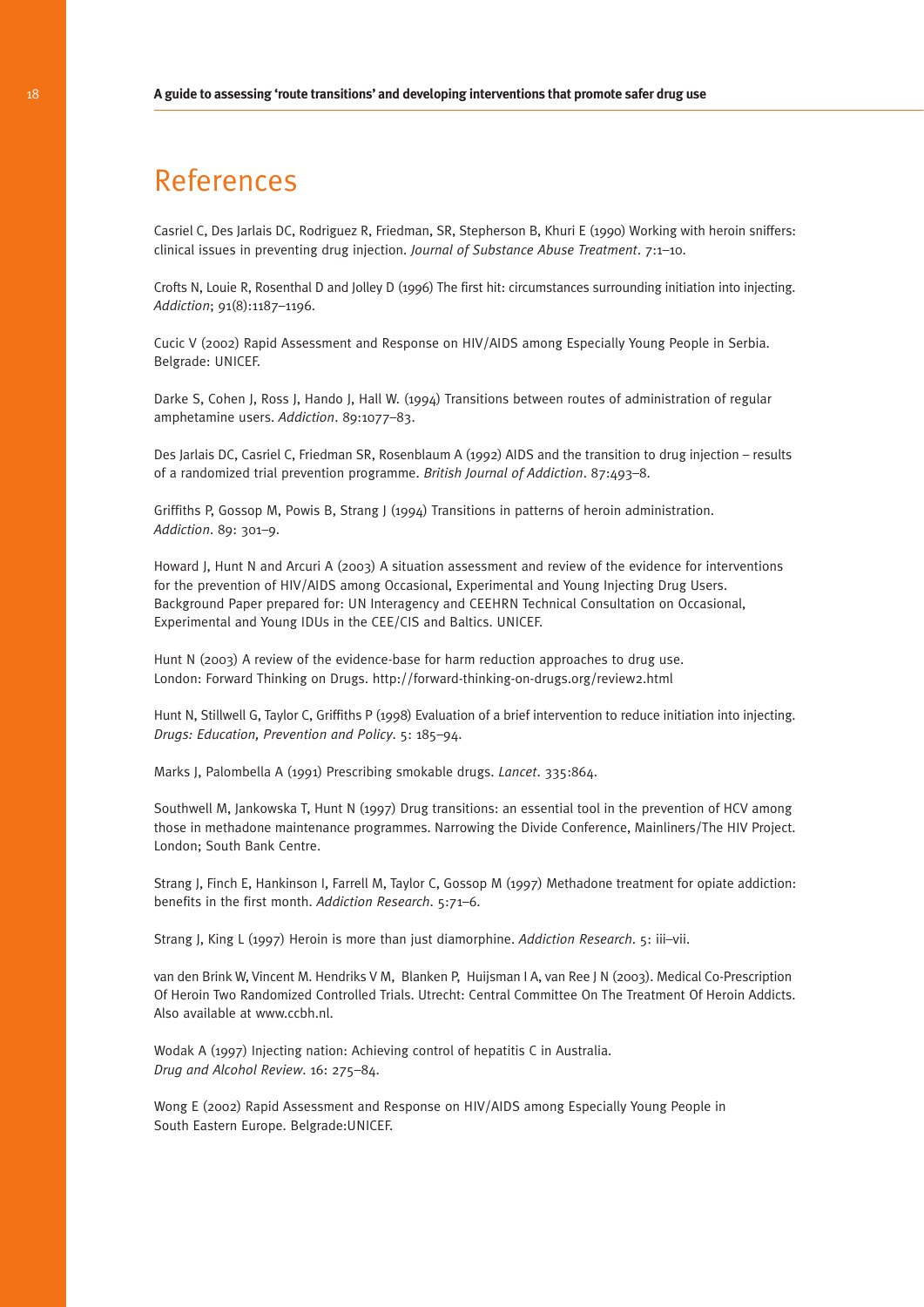